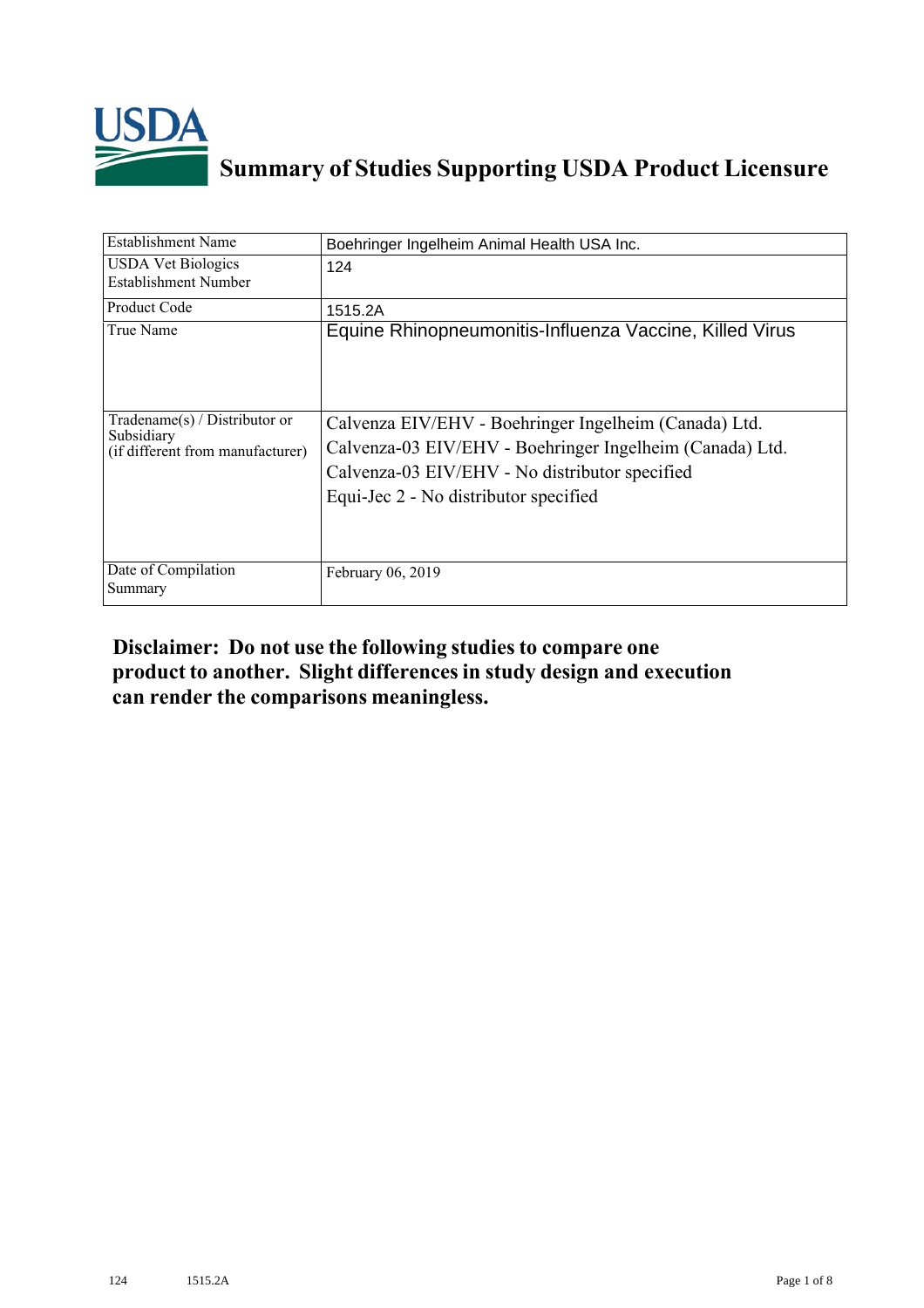| <b>Study Type</b>              | Efficacy                                                                                                                                                                                                                                                                                                                    |
|--------------------------------|-----------------------------------------------------------------------------------------------------------------------------------------------------------------------------------------------------------------------------------------------------------------------------------------------------------------------------|
| <b>Pertaining to</b>           | Equine herpesvirus                                                                                                                                                                                                                                                                                                          |
| <b>Study Purpose</b>           | Demonstration of efficacy against Equine herpesvirus type 1                                                                                                                                                                                                                                                                 |
| <b>Product Administration</b>  |                                                                                                                                                                                                                                                                                                                             |
| <b>Study Animals</b>           | Horses                                                                                                                                                                                                                                                                                                                      |
| <b>Challenge Description</b>   |                                                                                                                                                                                                                                                                                                                             |
| <b>Interval observed after</b> |                                                                                                                                                                                                                                                                                                                             |
| challenge                      |                                                                                                                                                                                                                                                                                                                             |
| <b>Results</b>                 | Study data were evaluated by USDA-APHIS prior to product<br>licensure and met regulatory standards for acceptance at the time<br>of submission. No data are published because this study was<br>submitted to USDA-APHIS prior to January 1, 2007, and APHIS<br>only requires publication of data submitted after that date. |
| <b>USDA Approval Date</b>      | February 26, 2001                                                                                                                                                                                                                                                                                                           |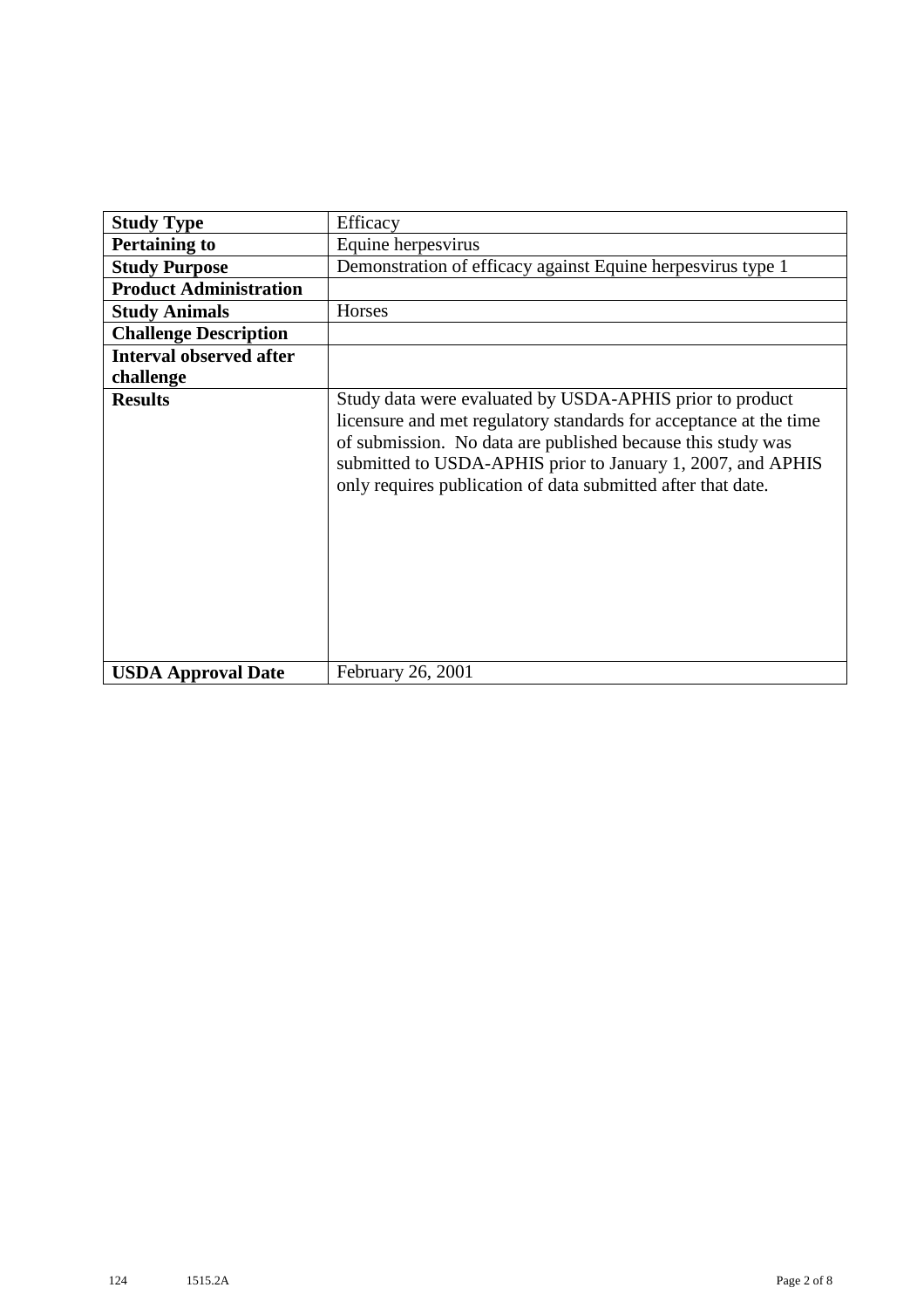| <b>Study Type</b>              | Efficacy                                                                                                                                                                                                                                                                                                                    |
|--------------------------------|-----------------------------------------------------------------------------------------------------------------------------------------------------------------------------------------------------------------------------------------------------------------------------------------------------------------------------|
| <b>Pertaining to</b>           | Equine herpesvirus                                                                                                                                                                                                                                                                                                          |
| <b>Study Purpose</b>           | Demonstration of efficacy against Equine herpesvirus type 4                                                                                                                                                                                                                                                                 |
| <b>Product Administration</b>  |                                                                                                                                                                                                                                                                                                                             |
| <b>Study Animals</b>           | Horses                                                                                                                                                                                                                                                                                                                      |
| <b>Challenge Description</b>   |                                                                                                                                                                                                                                                                                                                             |
| <b>Interval observed after</b> |                                                                                                                                                                                                                                                                                                                             |
| challenge                      |                                                                                                                                                                                                                                                                                                                             |
| <b>Results</b>                 | Study data were evaluated by USDA-APHIS prior to product<br>licensure and met regulatory standards for acceptance at the time<br>of submission. No data are published because this study was<br>submitted to USDA-APHIS prior to January 1, 2007, and APHIS<br>only requires publication of data submitted after that date. |
| <b>USDA Approval Date</b>      | February 26, 2001                                                                                                                                                                                                                                                                                                           |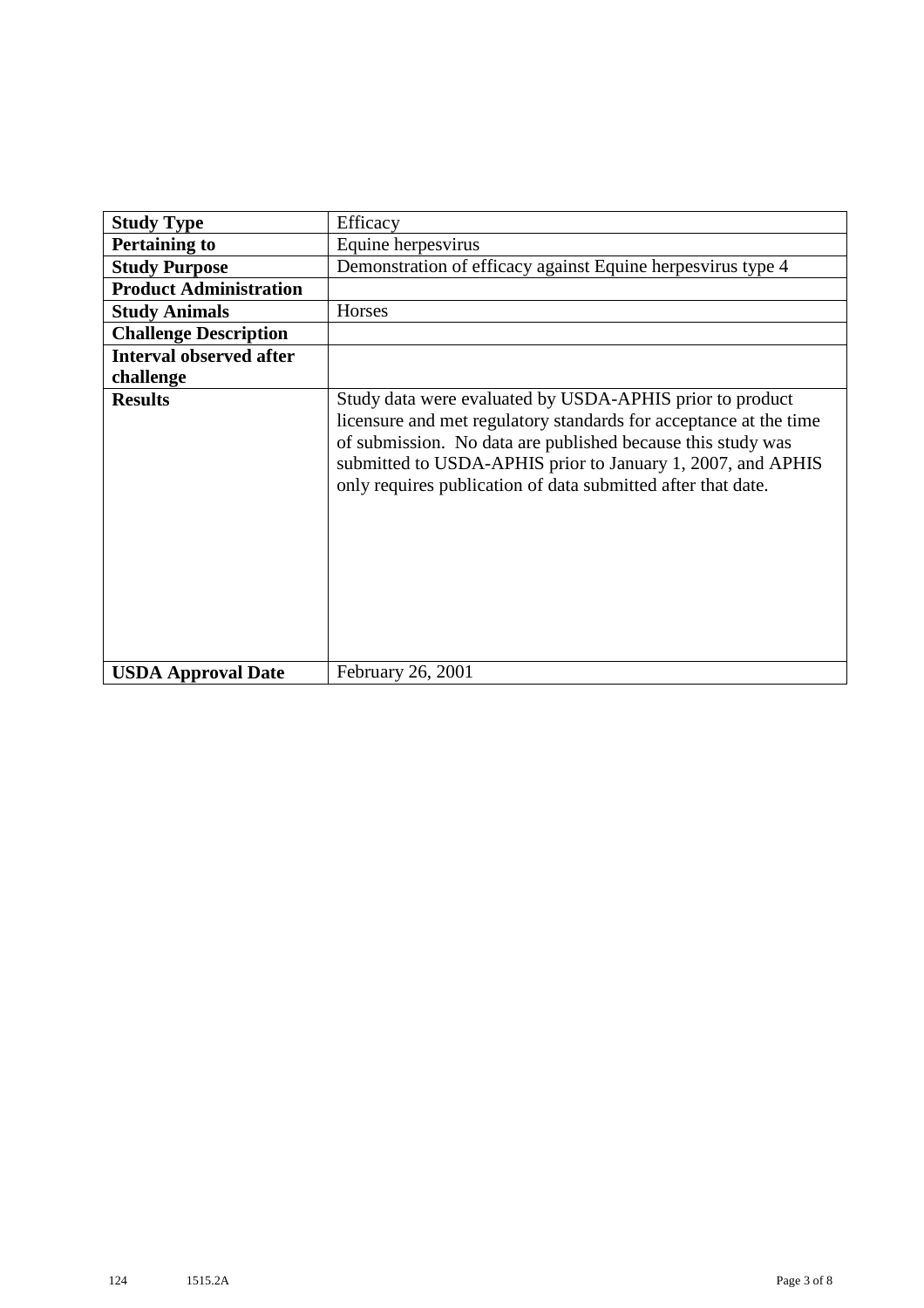| <b>Study Type</b>              | Efficacy                                                                                                                                                                                                                                                                                                                    |
|--------------------------------|-----------------------------------------------------------------------------------------------------------------------------------------------------------------------------------------------------------------------------------------------------------------------------------------------------------------------------|
| <b>Pertaining to</b>           | Equine influenza virus                                                                                                                                                                                                                                                                                                      |
| <b>Study Purpose</b>           | Demonstration of efficacy against Equine influenza NewMarket<br>strain NM/2/93                                                                                                                                                                                                                                              |
| <b>Product Administration</b>  |                                                                                                                                                                                                                                                                                                                             |
| <b>Study Animals</b>           | Horses                                                                                                                                                                                                                                                                                                                      |
| <b>Challenge Description</b>   |                                                                                                                                                                                                                                                                                                                             |
| <b>Interval observed after</b> |                                                                                                                                                                                                                                                                                                                             |
| challenge                      |                                                                                                                                                                                                                                                                                                                             |
| <b>Results</b>                 | Study data were evaluated by USDA-APHIS prior to product<br>licensure and met regulatory standards for acceptance at the time<br>of submission. No data are published because this study was<br>submitted to USDA-APHIS prior to January 1, 2007, and APHIS<br>only requires publication of data submitted after that date. |
| <b>USDA Approval Date</b>      | July 13, 2000                                                                                                                                                                                                                                                                                                               |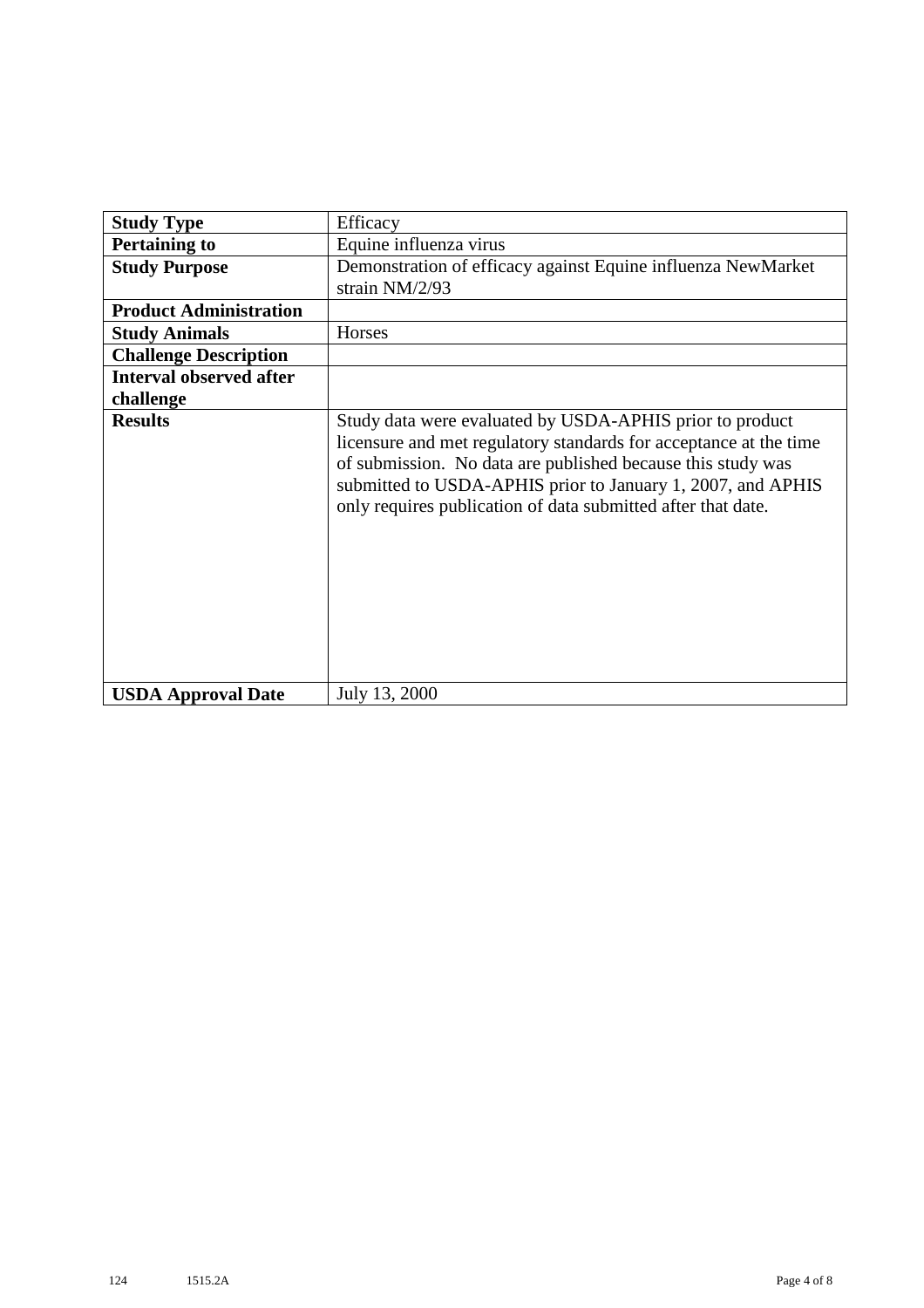| <b>Study Type</b>              | Efficacy                                                                                                                                                                                                                                                                                                                    |
|--------------------------------|-----------------------------------------------------------------------------------------------------------------------------------------------------------------------------------------------------------------------------------------------------------------------------------------------------------------------------|
| <b>Pertaining to</b>           | Equine influenza virus                                                                                                                                                                                                                                                                                                      |
| <b>Study Purpose</b>           | Demonstration of efficacy against Equine influenza Kentucky<br>strain KY95                                                                                                                                                                                                                                                  |
| <b>Product Administration</b>  |                                                                                                                                                                                                                                                                                                                             |
| <b>Study Animals</b>           | Horses                                                                                                                                                                                                                                                                                                                      |
| <b>Challenge Description</b>   |                                                                                                                                                                                                                                                                                                                             |
| <b>Interval observed after</b> |                                                                                                                                                                                                                                                                                                                             |
| challenge                      |                                                                                                                                                                                                                                                                                                                             |
| <b>Results</b>                 | Study data were evaluated by USDA-APHIS prior to product<br>licensure and met regulatory standards for acceptance at the time<br>of submission. No data are published because this study was<br>submitted to USDA-APHIS prior to January 1, 2007, and APHIS<br>only requires publication of data submitted after that date. |
| <b>USDA Approval Date</b>      | July 13, 2000                                                                                                                                                                                                                                                                                                               |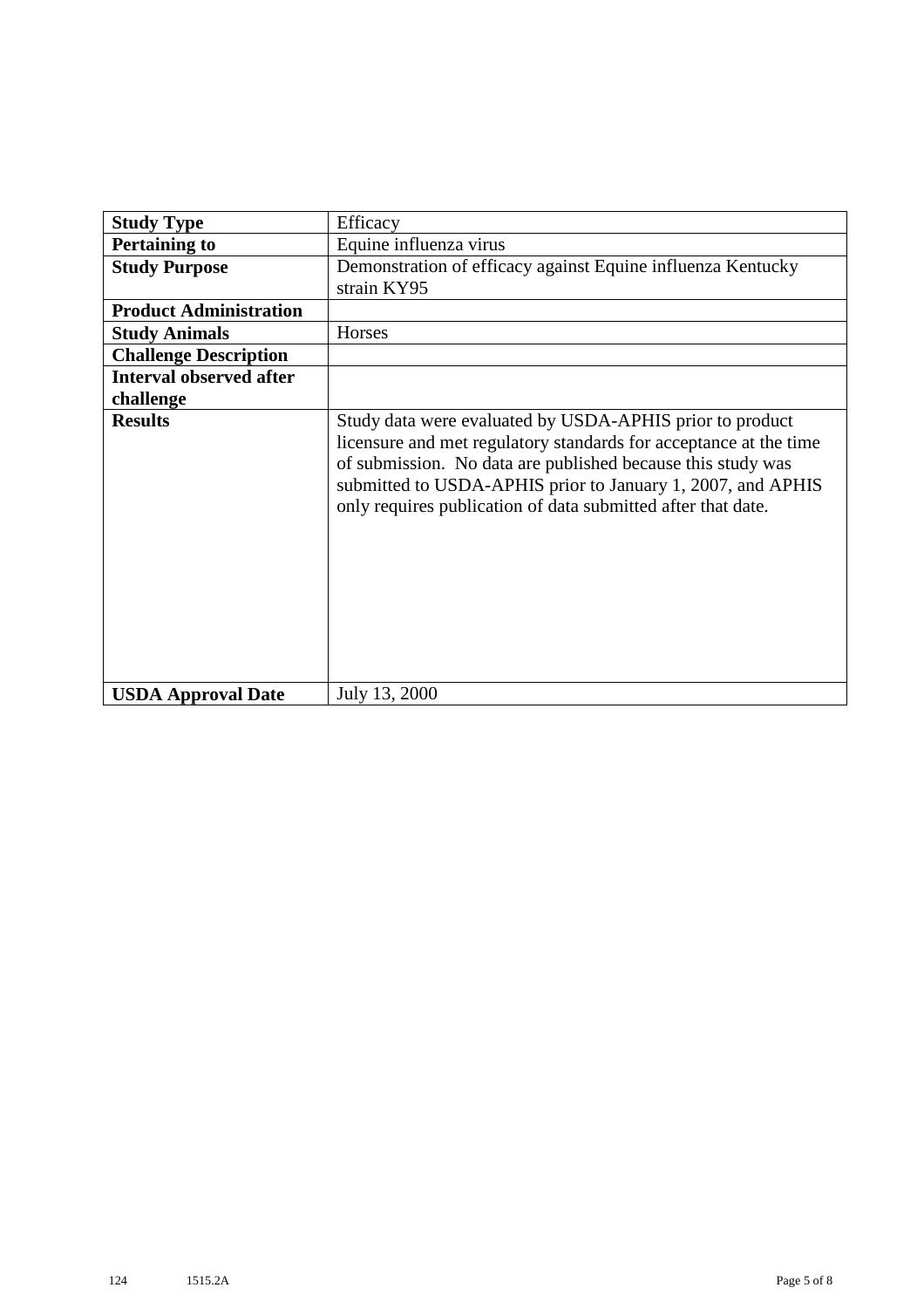| <b>Study Type</b>              | Efficacy                                                                                                                                                                                                                                                                                                                                                                                                                                           |
|--------------------------------|----------------------------------------------------------------------------------------------------------------------------------------------------------------------------------------------------------------------------------------------------------------------------------------------------------------------------------------------------------------------------------------------------------------------------------------------------|
| <b>Pertaining to</b>           | Equine influenza virus                                                                                                                                                                                                                                                                                                                                                                                                                             |
| <b>Study Purpose</b>           | Demonstration of efficacy for updated Equine influenza Ohio/03                                                                                                                                                                                                                                                                                                                                                                                     |
|                                | strain                                                                                                                                                                                                                                                                                                                                                                                                                                             |
| <b>Product Administration</b>  |                                                                                                                                                                                                                                                                                                                                                                                                                                                    |
| <b>Study Animals</b>           | Horses                                                                                                                                                                                                                                                                                                                                                                                                                                             |
| <b>Challenge Description</b>   |                                                                                                                                                                                                                                                                                                                                                                                                                                                    |
| <b>Interval observed after</b> |                                                                                                                                                                                                                                                                                                                                                                                                                                                    |
| challenge                      |                                                                                                                                                                                                                                                                                                                                                                                                                                                    |
| <b>Results</b>                 | This product class allows the manufacturer to update<br>microorganisms in this vaccine under expedited procedures to<br>respond to emerging needs. Abbreviated data to support influenza<br>strain updates to the product composition were evaluated by<br>USDA-APHIS and found to be acceptable based on regulations<br>and policies at the time of approval. Full vaccination-challenge<br>studies may not have been required for these updates. |
| <b>USDA Approval Date</b>      | <b>January 22, 2008</b>                                                                                                                                                                                                                                                                                                                                                                                                                            |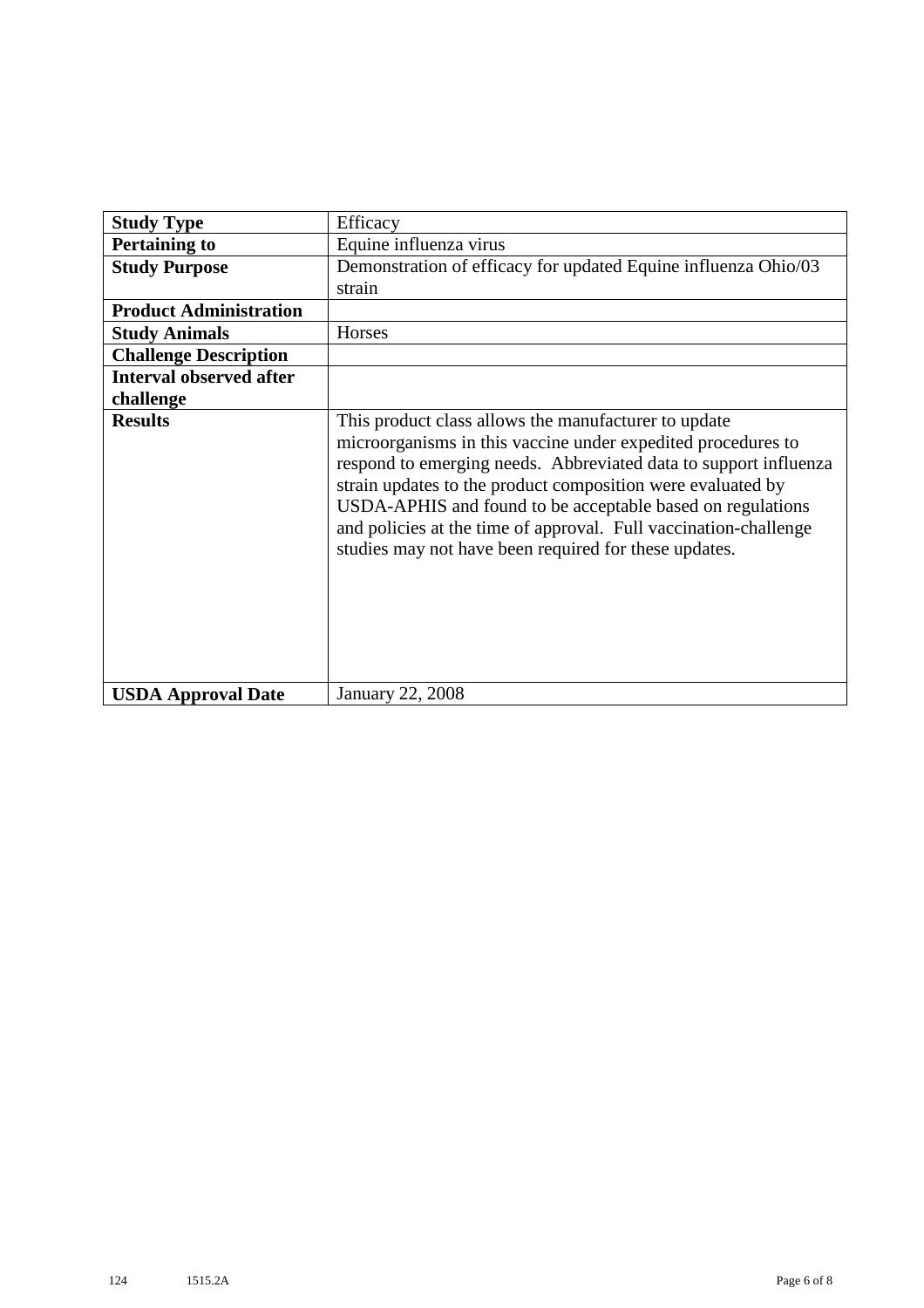| <b>Study Type</b>              | Efficacy                                                                                                                                                                                                                                                                                                                    |
|--------------------------------|-----------------------------------------------------------------------------------------------------------------------------------------------------------------------------------------------------------------------------------------------------------------------------------------------------------------------------|
| <b>Pertaining to</b>           | Equine influenza virus                                                                                                                                                                                                                                                                                                      |
| <b>Study Purpose</b>           | Demonstration of efficacy against Equine influenza virus                                                                                                                                                                                                                                                                    |
|                                | NewMarket strain NM77                                                                                                                                                                                                                                                                                                       |
| <b>Product Administration</b>  |                                                                                                                                                                                                                                                                                                                             |
| <b>Study Animals</b>           | Horses                                                                                                                                                                                                                                                                                                                      |
| <b>Challenge Description</b>   |                                                                                                                                                                                                                                                                                                                             |
| <b>Interval observed after</b> |                                                                                                                                                                                                                                                                                                                             |
| challenge                      |                                                                                                                                                                                                                                                                                                                             |
| <b>Results</b>                 | Study data were evaluated by USDA-APHIS prior to product<br>licensure and met regulatory standards for acceptance at the time<br>of submission. No data are published because this study was<br>submitted to USDA-APHIS prior to January 1, 2007, and APHIS<br>only requires publication of data submitted after that date. |
| <b>USDA Approval Date</b>      | July 13, 2000                                                                                                                                                                                                                                                                                                               |